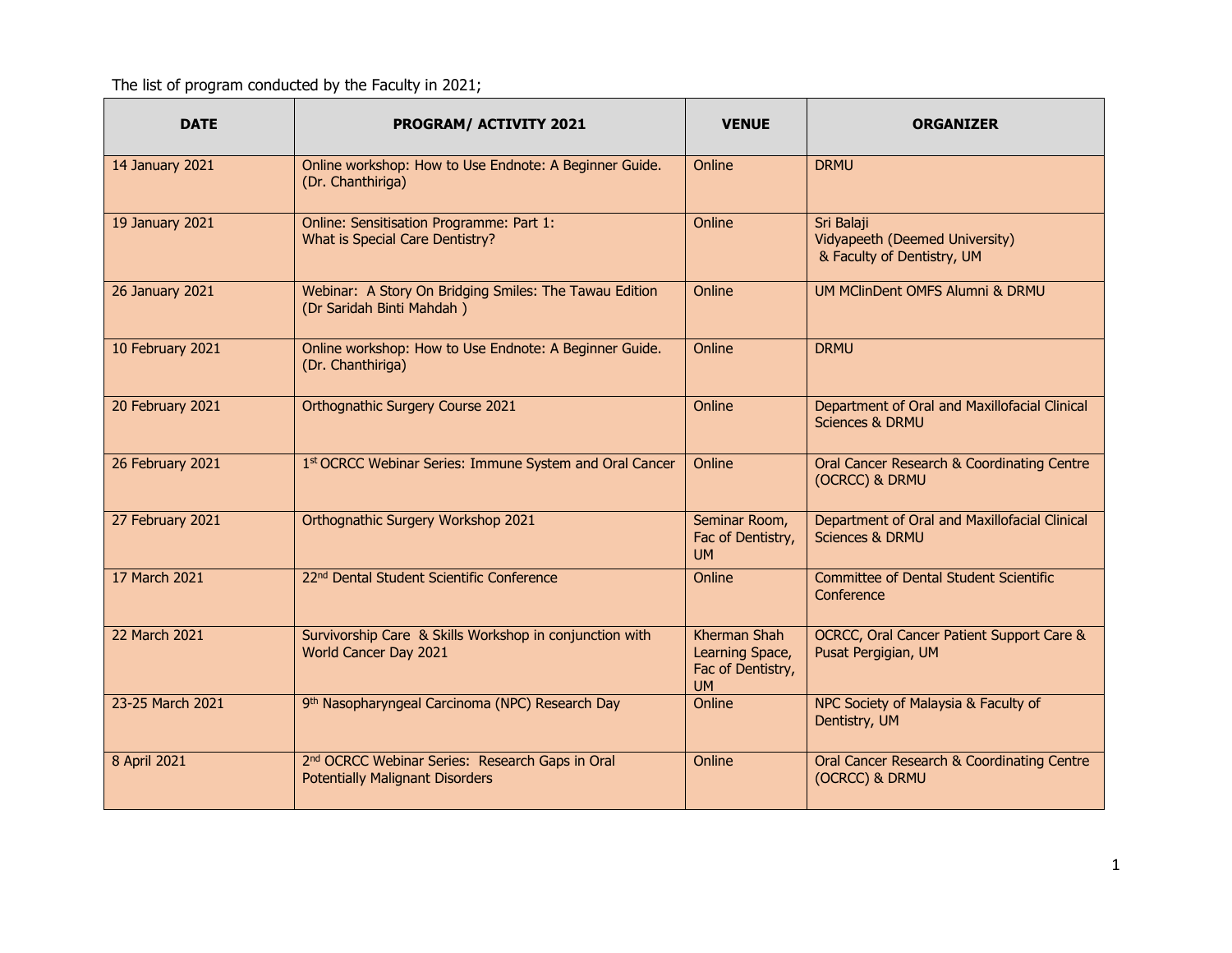| 10 April 2021                        | 1st BTRG Webinar Series: Digital Dentistry: Technologies<br><b>And Applications</b>                                                                    | Online                       | Biomaterials Technology Research Group<br>(BTRG) & DRMU                                                 |
|--------------------------------------|--------------------------------------------------------------------------------------------------------------------------------------------------------|------------------------------|---------------------------------------------------------------------------------------------------------|
| 14 April 2021                        | 1st DERG Webinar Series: Artificial Intelligence In Dentistry<br>- What It Is And Why It Matters                                                       | Online                       | Dental Education Research Group (DERG) &<br><b>DRMU</b>                                                 |
| 15 April 2021                        | Research Workshop for Dental Lecturers (Grade 51/52)                                                                                                   | Online                       | <b>DRMU</b>                                                                                             |
| 16-18 April 2021<br>24-25 April 2021 | <b>Basic Implantology Training Course 2021</b>                                                                                                         | DK3, Fac of<br>Dentistry, UM | OSSTEM Implant & Department of Oral and<br><b>Maxillofacial Clinical Sciences</b>                       |
| 6 May 2021                           | 1st Alumni MClindent Periodontology Webinar: Periodontal<br>Regeneration: The Impact of A New Generation of<br><b>Biomaterial</b>                      | Online                       | Alumni MClindent Periodontology University<br>of Malaya & DRMU                                          |
| 25 May 2021                          | Webinar: Friend or Foe? Co-Operation And Competition in<br>Oral Biofilms.                                                                              | Online                       | Oral & Craniofacial Biology Research Group<br>(OCBRG) & DRMU                                            |
| $14 - 15$ June 2021                  | Webinar: Bleeding Gums, A Warning Sign of Your Health                                                                                                  | Online                       | Periodontology Discipline, Department of<br>Restorative Dentistry Faculty of Dentistry &<br><b>DRMU</b> |
| 24 June 2021                         | Webinar: Salivary Peroxidase System in Oral Care and<br>Managing Patients with Xerostomia or Salivary Hypofunction                                     | Online                       | MBD Marketing Sdn. Bhd. & DRMU                                                                          |
| 26 June 2021                         | 2 <sup>nd</sup> BTRG Webinar Series: International Collaboration:<br>Initiate - Expand - Maintain                                                      | Online                       | Biomaterials Technology Research Group<br>(BTRG) & DRMU                                                 |
| 9 July 2021                          | 2 <sup>nd</sup> Alumni MClindent Periodontology Webinar: Application<br>of plate-rich-plasma (PRP) and platelet-rich-fibrin (PRF) in<br>dentistry      | Online                       | Alumni MClindent Periodontology University<br>of Malaya & DRMU                                          |
| 14 July 2021                         | Breakfast@UMHealth Live Webinar Series<br>i) What Boosts or Mars Our Immunity?<br>ii) Mandibular advancement appliance for obstructive sleep<br>apnoea | Online                       | Faculty of Medicine, UM & DRMU                                                                          |
| 30 July 2021                         | Online Workshop: Tips and Tricks on Running an Online<br>Webinar                                                                                       | Online                       | Department of Paediatric Dentistry and<br><b>Orthodontics &amp; DRMU</b>                                |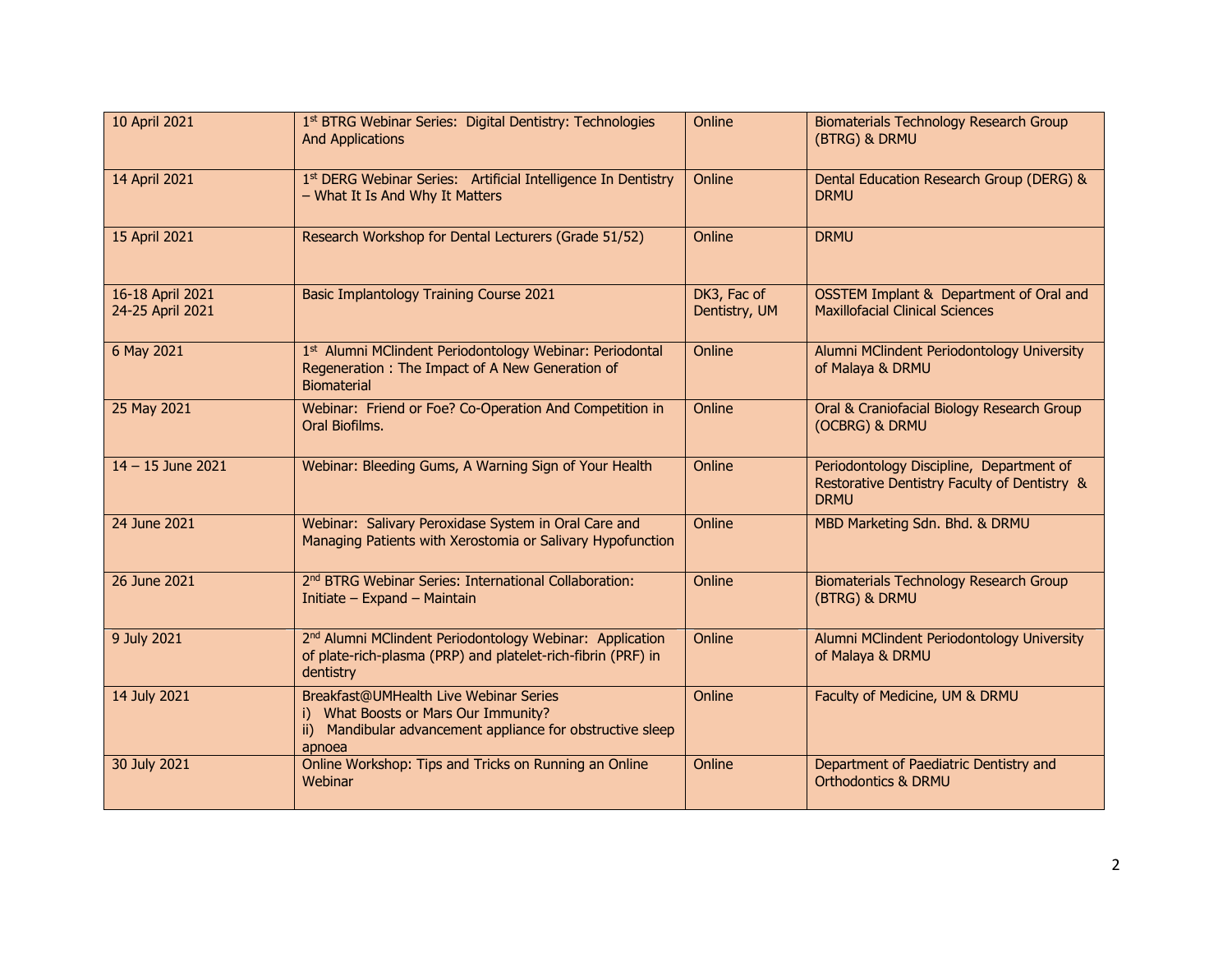| 17 August 2021        | Webinar: Orthodontic-Paediatric Dentistry Webinar Series -<br>An evening with Prof. Fleming             | Online                                          | Department of Paediatric Dentistry and<br><b>Orthodontics &amp; DRMU</b>                                             |
|-----------------------|---------------------------------------------------------------------------------------------------------|-------------------------------------------------|----------------------------------------------------------------------------------------------------------------------|
| 18 August 2021        | Webinar: Malaysian Cancer Biobanking and Registry:<br>Where Are We Now?                                 | Online                                          | Oral Cancer Research & Coordinating Centre<br>(OCRCC), Nasopharyngeal Carcinoma Society<br>of Malaysia (NPCSM)& DRMU |
| <b>20 August 2021</b> | Webinar: Periodontal Disease Management: The Patient-<br>Centred Story.                                 | Online                                          | Department of Restorative Dentistry & DRMU                                                                           |
| 24 August 2021        | Webinar: Orthodontic-Paediatric Dentistry Webinar Series -<br>Do One's Best with Prof. Innes.           | Online                                          | Department of Paediatric Dentistry and<br><b>Orthodontics &amp; DRMU</b>                                             |
| 26 August 2021        | Webinar: Role of dental healthcare providers in offering help<br>to their patients to quit tobacco use. | Online                                          | <b>Community Oral Health Research Group</b><br>(COHRG) & DRMU                                                        |
| 26 August 2021        | Webinar: Management of Neck in Oral Squamous Cell<br>Carcinoma.                                         | Online                                          | Department of Oral and Maxillofacial Clinical<br><b>Sciences &amp; DRMU</b>                                          |
| 22-23 September 2021  | 14th Postgraduate E-Conference.                                                                         | Online                                          | <b>Committee of Postgraduate Conference</b>                                                                          |
| 28 September 2021     | Webinar: Introduction and Implementation of Consultancy<br>Works at the University Malaya.              | Online                                          | <b>UPUM &amp; DRMU</b>                                                                                               |
| 1 October 2021        | Majlis Perasmian Minggu Kesedaran Klef                                                                  | Subway Lobby,<br>Fac of Dentistry,<br><b>UM</b> | Cleft Lip & Palate Association Malaysia<br>(CLAPAM) & Faculty 50 <sup>th</sup> Golden Jubilee<br>Committee.          |
| 2 October 2021        | Webinar: Pecahkan Ruyung, Ambil Sagunya!                                                                | Online                                          | World Youth Foundation & the 50 <sup>th</sup> Golden<br>Jubilee Committee                                            |
| 7 October 2021        | Briefing of Publication Advertising Tools for Researcher ID,<br>Orcid & Scopus ID                       | Online                                          | Library UM & DRMU                                                                                                    |
| 13 October 2021       | Breakfast@FOM Live Webinar Series - Dr. Muhammad<br>Kamil Bin Hassan                                    | Online                                          | Faculty of Medicine, UM, OCRES & DRMU                                                                                |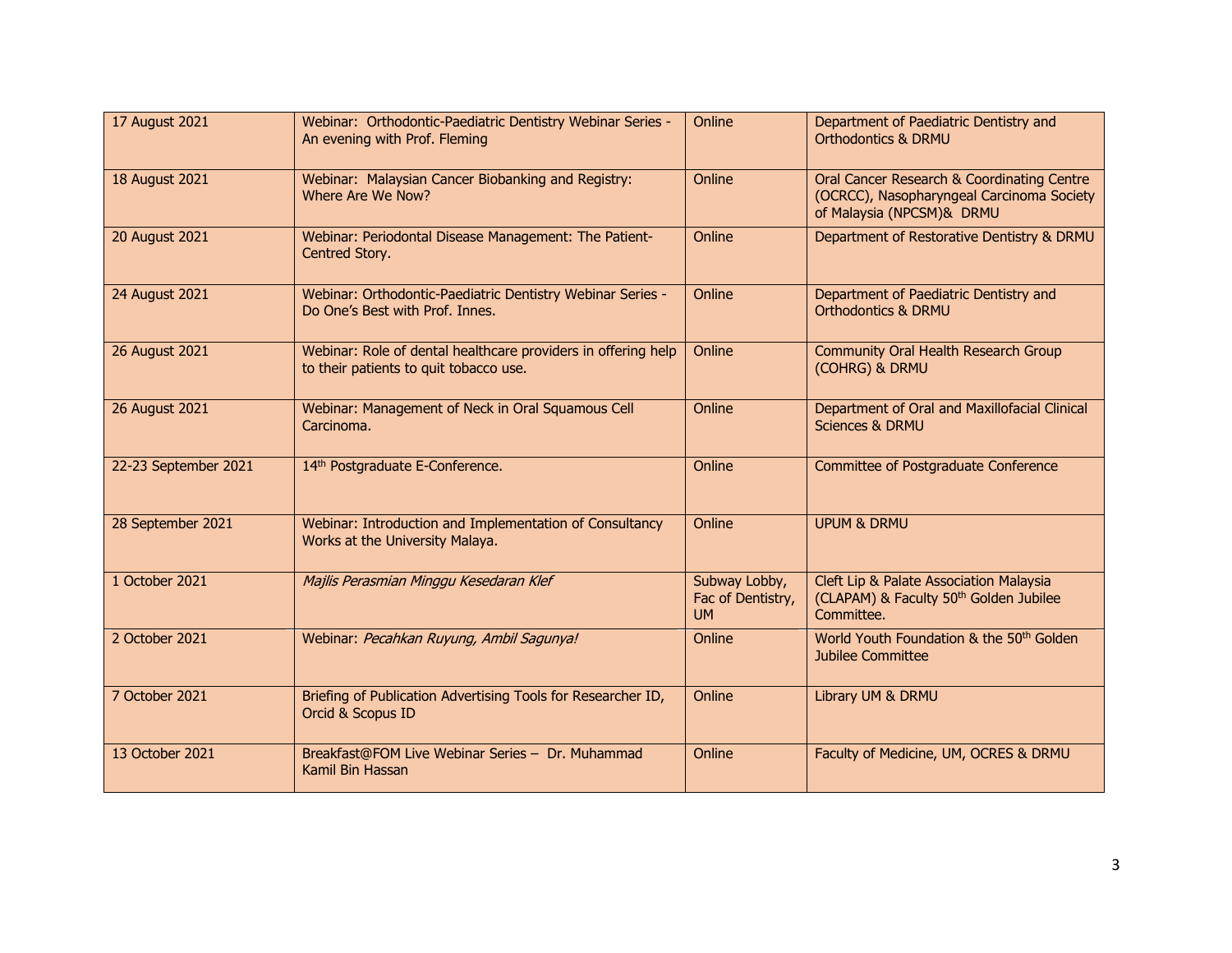| 13-14 October 2021 | Webinar: Infection Prevention and Control at The Faculty of<br>Dentistry, Universiti Malaya.                                         | Online | Department of Paediatric Dentistry and<br><b>Orthodontics &amp; DRMU</b>         |
|--------------------|--------------------------------------------------------------------------------------------------------------------------------------|--------|----------------------------------------------------------------------------------|
| 16 October 2021    | Webinar: Attending Job Interview                                                                                                     | Online | World Youth Foundation & the 50 <sup>th</sup> Golden<br><b>Jubilee Committee</b> |
| 20-21 October 2021 | Workshop: ISO 17025:2017 Understanding ISO 17025:2017<br>& Measurement Uncertainty.                                                  | Online | Biomaterial Research Lab (BRL) & DRMU                                            |
| 23 October 2021    | Webinar: Suicide and Suicide Prevention                                                                                              | Online | World Youth Foundation & the 50 <sup>th</sup> Golden<br><b>Jubilee Committee</b> |
| 24 October 2021    | An Afternoon with Distinguished Alumni Residing in the<br>Southern Hemisphere                                                        | Online | 50th Golden Jubilee Committee                                                    |
| 28 October 2021    | <b>Odontogenic Tumors: Current Updates</b>                                                                                           | Online | Malaysian Association for Orofacial Diseases<br>(MAOFD) & DRMU                   |
| 29 October 2021    | Forum: Pandemic to Endemic: Staying Covid - Safe in the<br><b>Dental Setting</b>                                                     | Online | Department of Paediatric Dentistry and<br>Orthodontics                           |
| 10 November 2021   | MeMoSA Teleconsultation Launching                                                                                                    | Online | Faculty of Denitstry, UM & Cancer Research<br>Malaysia                           |
| 12 November 2021   | <b>Alumni Sharing Session</b>                                                                                                        | Online | 50th Golden Jubilee Committee                                                    |
| 17 November 2021   | 3rd Alumni MClindent Periodontology Webinar: Dental-<br>Derived Stem Cells for Periodontal Regeneration: Can We<br>Believe The Hype? | Online | Alumni MClindent Periodontology University<br>of Malaya & DRMU                   |
| 17 November 2021   | Series 1- Research Ethics Application                                                                                                | Online | <b>Ethics Committee &amp; DRMU</b>                                               |
| 17 November 2021   | <b>Alumni Sharing Session</b>                                                                                                        | Online | 50th Golden Jubilee Committee                                                    |